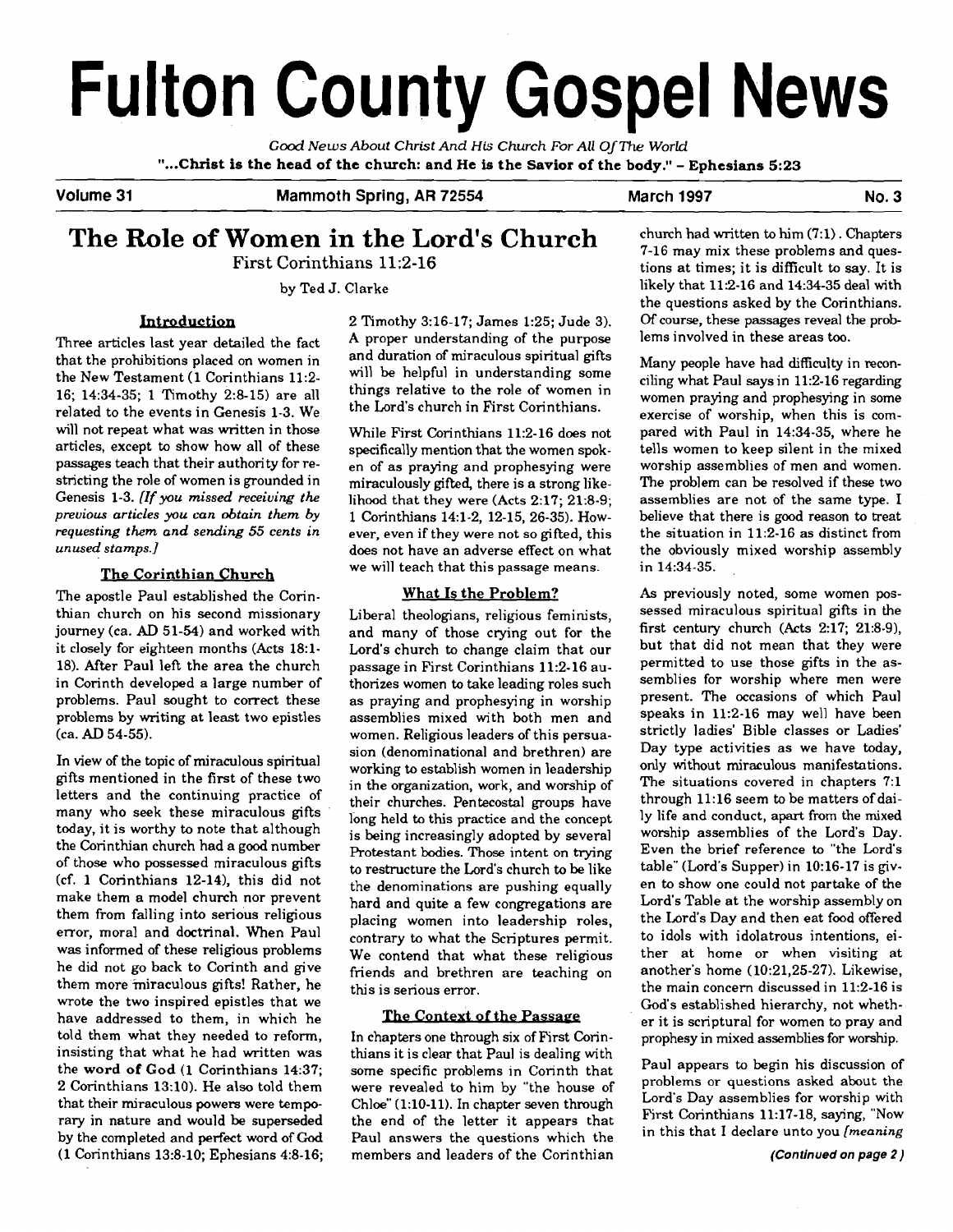# **FULTON COUNTY GOSPEL NEWS**  USPS Publication **1** 21 1780

... is a Periodical publication issued monthly by the Church of Christ at Third and Bethel (P.O. Box 251), Mammoth Spring, AR **72554-025** 1. POSTMASTER: Please mail all changes of address to the above address.

**FCGN** is mailed free of charge to any who care to receive it. **We** will be happy to add any names to the regular mailing list If you send in a name we must have a complete address, including number and street name, or **R.R.** or **HCR** number, plus box number. or a P.O. Box number and he NINE **DIGIT**  ZIP **CODE.** This paper is **supporred** by vol**untary** contributiom for which we are grateful. Financial information will be **furnished** upon request. **Mail all address corrections or manuscripts to:** 

# **FULTON COUNTY GOSPEL NEWS P. 0. Box 251 Mammoth Spring, AR 72554**  *Ted J. Clarke* ............................... *EDITOR Phone* ............................... **(501)** *625-321* **7**

# **(Continued from page 1)**

*what follows] I* praise you not, that ye **come together** not for the better, but for the worse. For **first of** all, when you come together in the church, 1 hear that there are divisions among you..."  $-$  then Paul goes on to discuss those divisions which had shown themselves in the **as**semblies for worship on the Lord's Day. These were problems regarding proper observance of the Lord's Supper, corrections of abuses of miraculous spiritual gifts (including women speaking out in the assemblies), preaching on Christ's resurrection and ours, and the collection of money to aid the needy (11:17-16:9).

If 11:2-16 had to do with improper conduct in the Lord's Day assemblies why didn't Paul mention "coming together" until verses 17-18? Why would he say, "For first of all," and then begin speaking about problems connected with the Lord's Supper, if really his **first** criticism about their Lord's Day assemblies was the women praying and prophesying in verses 2- 16? On the other hand, if the problems connected with women praying and prophesying in these verses were not related to the mixed Lord's Day assemblies, it would make perfect sense for Paul to speak as he did in verses 17-18 and following.

# **Enduring Principles in** First Corinthians 11:2-16

What can we learn from the text that helps us deal with similar situations, and how does this relate to women taking on leadership roles over men in the organization, work, and worship of the Lord's church?

**First,** Paul teaches a God ordained hierarchy (an order of rank or authority) in which God the Father is Christ's head; Christ is the head of man; and man is the head (authority over) of woman (v. 3). The Greek word (kephale), which is translated "head" in our passage above, means "authority over." This ranking of authority extends even to the Godhead, as shown in verse 3 (cf. 1 Corinthians 15:27-28). Verses 8-9 clearly show that this hierarchy is **not** a matter of custom, but is rooted in the priority of the man in the order of creation and in the purpose of God creating the woman for man, not the reverse (cf. Genesis 2:18-24).

**Second,** Christian women, whether miraculously gifted or not, could use the talents which they possessed for praying or prophesying in some group settings outside the regular mixed assemblies for worship on the Lord's Day. However, they must always do so in such a way as to give honor to God's established order for man as "the head" over woman.

**Third,** this honoring of God's established hierarchy includes showing that submission in ways that are customary in one's culture or society, as long as the custom itself does not violate God's law. In first century Corinth that submission was commonly shown by the long hair and veils as symbols of the woman's subordination **(w.**  5-10). To act otherwise would bring shame upon the woman, her head, and ultimately Christ and God (vv. 5-6). This would subject the church to unnecessary criticism by society in general, perhaps making it dificult to teach others about Christ. Culture may change, but God's hierarchy must be respected no matter what current culture does or does not approve.

Fourth, to disregard the cultural symbol of submission is a sign of a deeper seated rebellion against God's authority. If **God** approves of such symbols, as shown by Paul's teaching in 11:2-16, what woman or man dares to ignore God's word on these matters? Rebellion against God's - authority caused the angels who so sinned to be cast down and "reserved in everlasting chains under darkness unto the judgment of the great day" (Jude 6; 2 Peter 2:4). This is the warning Paul gives in 1l:lO to the Corinthians. As God's creatures we must accept the place and role He **has** created fior us.

Fifth, men are not to gloat and think themselves as superior to women. While God's hierarchy places women in submission to men, He warns men not to forget that they need women (v. 11). While the "woman is of the man, even so is the man of woman" (v. 12). Every man except Adam has come from woman; a mother. Man is not complete without the woman (Genesis 2:18), and while the wife is to be subject to her husband in everything as to the Lord (Ephesians 5:22-24), the husband must, with equal obligation and effort, love his wife as Christ loved the church and as he loves his own body (Ephesians 5:25-28).

# **Context** - **Another Possibility**

Some may disagree with part of the context of 11:2-16 which I previously set forth, choosing to believe that the situation of the women praying and prophesying in this passage must have reference to the regular mixed assemblies of the church for worship on the Lord's Day. Some contend that Paul in 11:2-16 simply deals with God's hierarchy and the need to observe the cultural symbols of that situation, waiting until he dealt with the use of miraculous spiritual gifts in chapter 14 to condemn the practice of women speaking out in leading roles in mixed worship assemblies (14:34-35). There is something to be said for Paul not dealing with all the possibilities connected with a topic in one section of Scripture. He speaks of eating meats offered to idols in chapters 8 and 10, interrupting that topic with a defense of his apostleship in chapter 9. He also briefly mentions the Lord's Supper (table) in chapter 10:16-17, but waits until 11:17-34 to present more detail about its proper observance. So, he could have referred to women speaking in mixed assemblies in 11:2-16, but waited until 14:34-35 to correct the unauthorized practice. Some who hold to this possibility think that this "skipping around" is understandable if Paul was going in order down a list of questions that the Corinthians had asked him (cf. 7:l).

While this is a possible contextual setting for the differences between 11:2-16 and 14:34-35, I do not think that it is as attractive as what we have previously stated.

# **Conclusion**

First Corinthians 11:2-16 is **not** a passage that authorizes women to take or accept leadership mles in the mixed assemblies for worship nor in the organization and work of the Lord's church.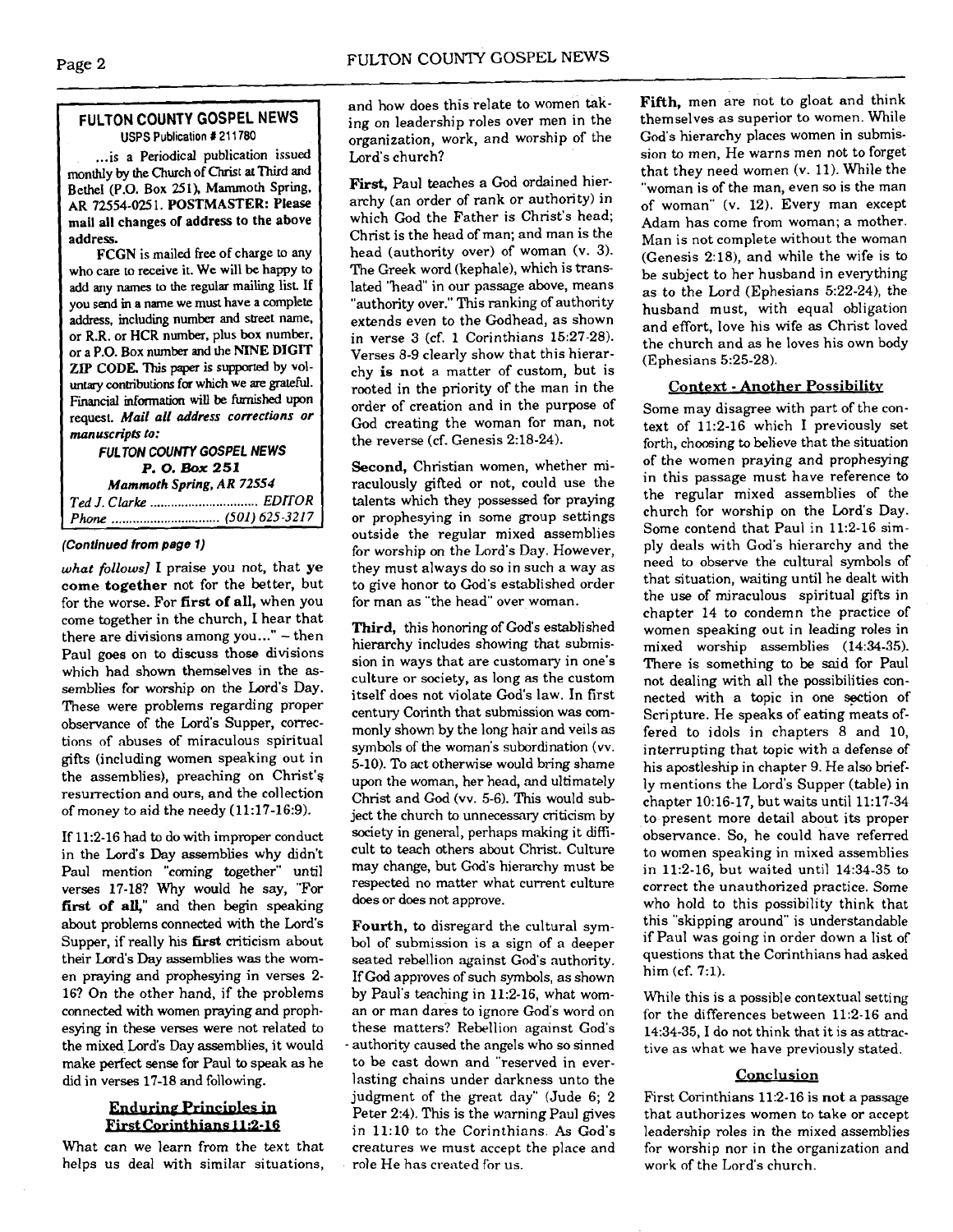God's hierarchy with Him as head over all, with Christ the head of man and man the head of woman is here clearly established as God's law (vv. 3, 8-10). This hierarchy is not cultural, but the symbols which illustrate this submission may change. The symbols in first century Corinth were long hair and veils. It may be different in other cultures.

Women may exercise their spiritual talents in a number of ways that do not conflict with the restrictions which God has set forth. A ladies only assembly for Bible study, special Ladies' Day activities, teaching children's Bible classes, or private Bible studies are possible settings where they may do so (Hebrews 5:12-14; Titus 2:3-5; Acts 18:24-26).

This passage rejects the cries of the liberals, feminists, and change agents of our day who are rebelling against the God ordained authority of man as the head of woman, as Christ is the head of man and God the head of Christ. *[Our*  **next** *article on this topic will be in June, looking at First Corinthians 14:34-35.1* 

# **Second Corinthians 6:14-18 On Fellowship**

#### **by** Max Patterson

In this text there is an imperative not to be "unequally yoked together with unbelievers." Then, there is a discussion of why Christians cannot have fellowship with unbelievers by using five different Greek words for fellowship and contrasting them with some element of the unbeliever. Finally, there is a call to come out from among the unbelievers.

First, let us look at the words for fellowship.

 $\sqrt{T}$  The first word translated fellowship also means a sharing, participation, and communion.

 $\sqrt{T}$  The second word translated communion means fellowship, intimacy, joint participation, sharing (This is the most commonly used word for fellowship in the N.T., occurring some 19 times).

 $\sqrt{T}$ he third word translated concord also means agreement (This word literally means to sound with, therefore, harmony or accord. The Greek word is transliterated symphony in English.

 $\sqrt{T}$  The fourth word is translated part and also means portion, or share.

 $\sqrt{T}$  The fifth word is translated agreement

and means union, approval, assent.

These words show a close relationship. In many ways these five words are simply synonymous. They show conclusively and completely the utter folly of having fellowship with unbelievers.

What does it mean to be unequally yoked? This word is composed of two words: One, "Other, not simply numerically, but qualitatively, hence, a difrerent kind." Two, "Yoke." Thus, the meaning "Other yoked." How can we apply this today? There seems to be many categories to which this could be applied:

Some marriages. Although I do not believe this relates to marriages as such. there is no question in my mind that there are some marriages that come under this command. Particularly where the unbeliever will not allow the Christian to practice Christianity unimpeded.

Some business agreements or arrangements. Particularly those relationships where the unbeliever wants to practice unethical and sinful behavior, and the Christian cannot partake.

One of the best applications to be made of this passage are the alliances that are made in a religious sense. For example, the local ministerial alliance, or business men's fellowship or inter-church fellowships. Some to whom Paul wrote inclined to associate with pagans in a social way in their idolatrous feasts. Christianity and idolatry are simply incompatible. Christians need to stay away from any false teacher, or teaching, when such relationships might identify the Christian with infidelity and falsehood. We can have no part with anything or anybody that opposes the truth, in any sense where it might be confusing, or maybe misunderstood, whether we are partakers in those false things or not.

Paul's solution was to come out from among them and be separate. Sound teaching! It needs to be taken in a day when we have some of our own brethren flirting with denominations with all of their false doctrines.

> 1037 West South St. Neosho, MO, 64850

*[Sadly, some have now gone beyond flirting and are practicing full blown spiritual adultery. Like Israel of old, they are neither ashamed nor do they blush at such sins (Jeremiah 6:15; 8:12)* - *Ed.]* 

Never again will I admit lack, for "God hath shall supply all my needs according to his riches in glory by Christ Jesus" (Phil. 4:19).

# **Counterfeit, Substituted Religion**

**by Joe W.** Nichols

When something is not what it ought to be; when it does not meet the test of genuineness, it should fail. Consumers "backoff" quickly from weakened, watereddown, unreliable products.

Shouldn't we react the same and more so in spiritual matters? Shouldn't we expect a church of Christ to be just that, a church of Christ, biblical in every respect; organization, plan of salvation, worship and work? When such is not the **case,** shouldn't we demand that correctness be restored, and if not, "back-off" from it and no longer give it our consideration and support? Personally, I have no fondness for the counterfeit, the watered-down, or substitutes; I like the "real thing." Should I be any different in my religion wherein my eternal destiny is determined?

Hosea, the prophet, tells us concerning Epharaim (representing the ten tribes of Israel to the North), "Epharaim is oppressed, he is crushed in judgment: because he was content to walk after man's command" (Hosea 5:ll). We

**(Continued on page 4)** 

# **CONTRIBUTIONS**

≈∞೦೦೦ೲ≈

#### **CHURCHES**

| Church of Christ, Orlando, FL.  \$15.00      |
|----------------------------------------------|
| Souder Church of Christ, Souder, MO  25.00   |
|                                              |
| Soringdale, AR                               |
| Moody Church of Christ, Moody, MO  25.00     |
| Church of Christ, Bakersfield, MO  25.00     |
| Jeff Church of Christ, Thayer, MO  25.00     |
| Dellhalf Church of Christ, Myrtle, MO  25.00 |
| Viola Church of Christ, Viola, AR  15.00     |
|                                              |
| Mammoth Spring, AR                           |
| Church of Christ, Elizabeth, AR  25.00       |
| Church of Christ, Clarkridge, AR  75.00      |
| Church of Christ, Thayer, MO  200.00         |
| Church of Christ, Garfield, AR  35.00        |
|                                              |

#### INDIVIDUALS

| Steve Smithbauer, Weirton, WV  \$10.00       |  |
|----------------------------------------------|--|
| Phila Groce, Fayetteville, TN  5.00          |  |
| Bill Patterson/Prison Ministry  20.00        |  |
| Robertsville, MO                             |  |
| Ronald C. Brewer. Overland Park, KS<br>20.00 |  |
| Gary Stanfield, Gadsden, AL  20.00           |  |
| Wright C. Sampson III, Deltona, FL<br>10.00  |  |
| 10.00<br>Blanche Poe, Bay, AR                |  |
| 10.00<br>Virginia Shehorn, Alton, MO         |  |
| 10.00<br>Jacqueline E. Lundy, Claypool, AZ   |  |
| 10.00<br>Etta Treadway, Trumann, AR          |  |
| 15.00<br>Violet Fisher, Newport, AR          |  |
| 20.00<br>M/M Blaine Inman, Alpena, AR        |  |
| Gary Wilson, Hot Springs VIg, AR  15.00      |  |
| Eunice Downer, Pottersville, MO  5.00        |  |